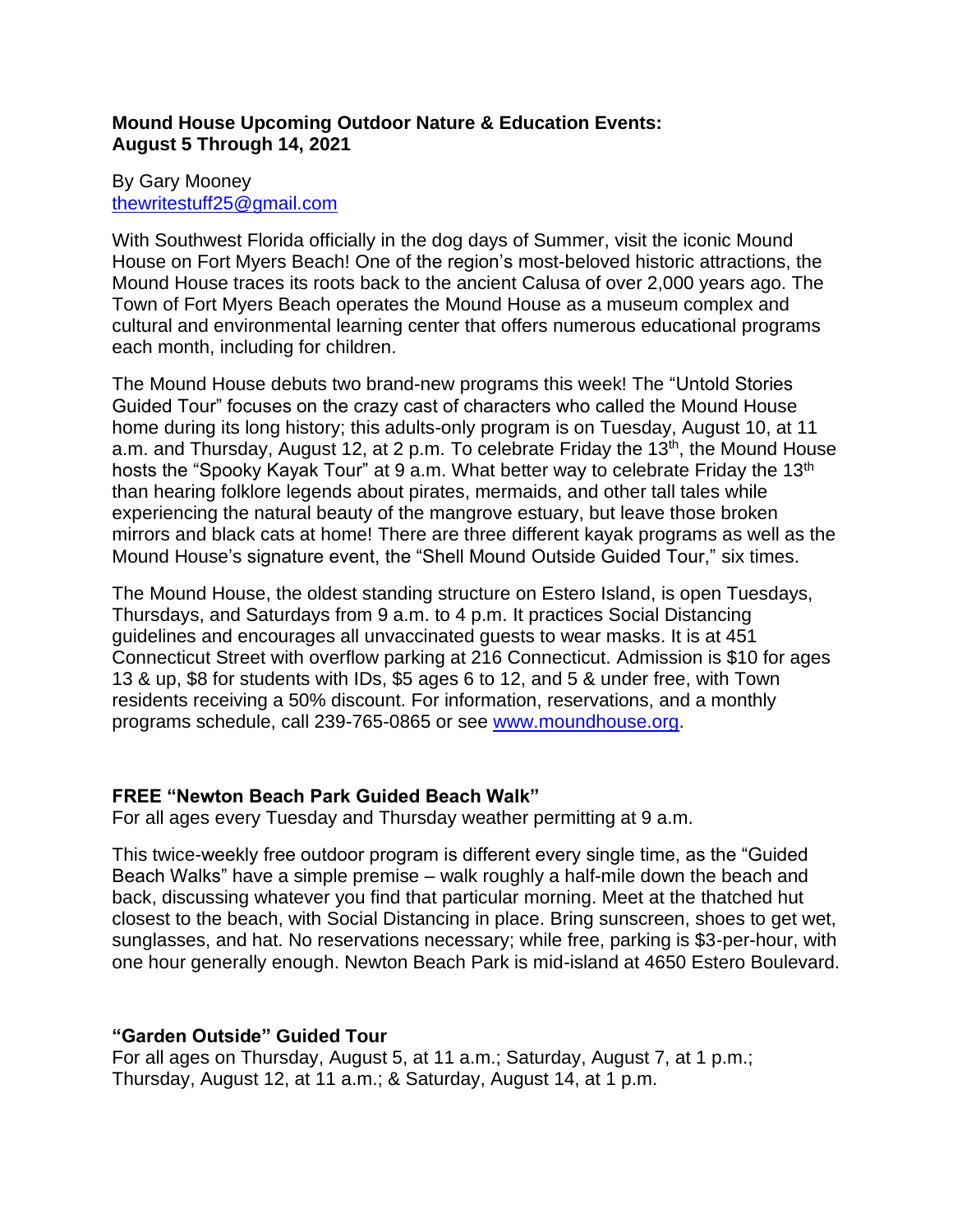Stroll through the Mound House gardens to discover how its unique plants conserve water and protect wildlife, while learning how the Calusa and other Native Americans used them in their daily lives. \$5-per-person that does not include Mound House admission; Mound House members free, with Social Distancing guidelines in place.

#### **"Shell Mound" Outside Guided Tour**

For all ages on Thursday, August 5, at 1 & 2 p.m.; Saturday, August 7, at 11 a.m.; Tuesday, August 10, at 1 p.m.; Thursday, August 12, at 1 p.m.; & Saturday, August 14, at 11 a.m.

If you dig archaeology, the Mound House's signature program is for you! Tour the 2,000-year-old Calusa Indian Shell Mound led by the interpretive staff as you explore the site's archaeology to unearth clues about this ancient society. \$5-per-person that does not include Mound House admission; Mound House members free, with Social Distancing guidelines in place.

#### **"Mangroves by Kayak" Tour**

For ages 12 & up weather permitting on Saturday, August 7 & Wednesday, August 11, both at 9 a.m.

Explore the winding mangrove creeks and hidden waters of the Estero Bay Aquatic Preserve as only a kayaker can on this Environmental Educator-guided tour of the ancient realm of the Calusa! Witness birds, fish, manatee and dolphins as you paddle through the natural beauty of Estero and Hell Peckney Bays in a tandem kayak. \$45 per-person; Mound House members \$15 with the Mound house providing all paddling & safety equipment. Advance reservations necessary with Social Distancing in place.

### **NEW "Cool Calusa Tools"**

For families with children ages 6 & older on Saturdays, August 7 & 14, both at 2 p.m.

Learn to hunt, fish, and make masks and pottery, just like the Calusa! The Mound House interpretive staff leads this exciting hands-on tour of the Mound House grounds where they demonstrate Calusa tools and artifacts, then help you make Calusa-inspired artwork where your imagination runs wild! \$2-per-person that does not include Mound House admission. The Mound House enforces Social Distancing guidelines and recommends that all unvaccinated visitors wear masks.

### **NEW: "Untold Stories" Guided Tour**

For adults on Tuesday, August 10, at 11 a.m. & Thursday, August 12, at 2 p.m.

The Mound House is the oldest standing structure on Fort Myers Beach, with an intriguing cast of characters who called it home, ranging from farmers to casino owners;